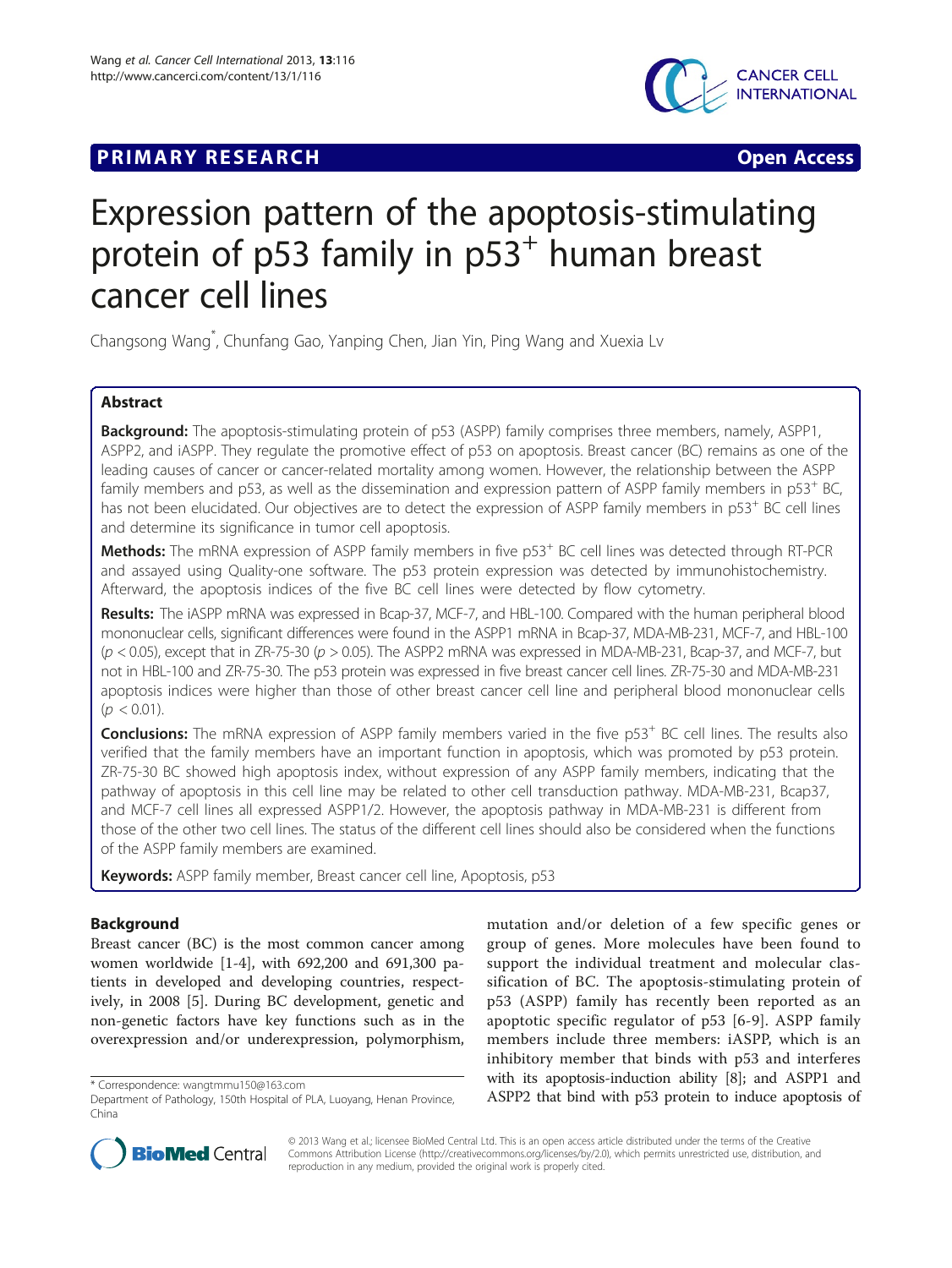DNA-damaged cells. ASPP family members are important factors in the apoptosis pathway, which is triggered by p53 protein. A few published reports have shown that the function of p53 protein is regulated by inhibiting iASPP over-expression in cancer cells to remove its interference on p53 when iASPP cancer cells are overex-pressed [\[10](#page-5-0),[11\]](#page-5-0). Elucidating the expression of ASPP family members in BC cells, along with a better understanding of the relationship between the expression of individual ASPP family members and BC cell line apoptosis, may facilitate the development of effective strategies that provide effective therapy protocols to BC patients. Investigating the functions of the ASPP family members in in vitro expression in human BC cell lines, such as in the ER-negative MDA-MB-231 (highly invasive and metastatic cells) and ER-positive MCF-7 (weakly invasive and metastatic cells), offers an approach to better understand the relation of the ASPP family in BC evolution. Majority of the available data on the expression of the ASPP family members in BC cell lines are somehow contradicting. Hence, examining the expression of these members in different human BC cell lines is important.

# Results

# Evaluation of the mRNA expression of ASPP family members by reverse transcription-polymerase chain reaction (RT-PCR)

ASPP1 mRNA expression was observed in four BC cell lines (i.e., MDA-MB-231, Bcap-37, MCF-7, and HBL-100 cells). The expression levels were higher in MDA-MB-231, Bcap-37, and MCF-7 than that in the mononuclear cells (MNCs) and HBL-100. In addition, no expression was observed in ZR-75-30. Higher ASPP2 mRNA expression was observed in MNCs, MDA-MB-231, Bcap-37, and MCF-7, but no ASSP2 expression was observed in HBL-100 and ZR-75-30. iASPP mRNA expression was observed in MCF-7 and HBL-100, slight expression was observed in Bcap-37, and no expression was found in MNCs, MDA-MB-231, and ZR-75-30 (Figure 1).

# Analysis of the expression of the ASPP family members using Quality-one image scan

The optical density value of the ASPP family members and β-actin were analyzed using Quality-one image scan software, and the results showed the quantity of the relative expression in the five BC cell lines. iASPP expression was observed only in Bcap-37, MCF-7, and HBL-100. ASPP1 mRNA expression was significantly different among Bcap-37, MCF-7, HBL-100, MDA-MB-231, and MNCs  $(p < 0.05)$ , except in ZR-75-30. ASPP2 mRNA levels in MDA-MB-231, Bcap-37, and MCF-7 cell lines were higher than that in MNCs ( $p < 0.05$ ). No ASPP2 expression was detected in HBL-100 and ZR-75-30 (Table [1\)](#page-2-0).



# P53 protein expression by immunochemistry and Western blot analysis

The positive cells showed yellow nuclei. All five BC cell lines reacted positively (Figure [2\)](#page-2-0). Thus, p53 protein was expressed in the five BC cell lines (Figure [3](#page-3-0)).

#### Apoptosis detection

To further explain the relationship between ASPP family members and BC cells, the five BC cell lines were cultured in vitro. Cell apoptosis was determined using flow cytometry (FCM). The results are shown in Table [2](#page-3-0). Apoptosis was found to be different among the cell lines without any interference. The apoptosis indices of ZR-75-30 and MDA-MB-231 cell lines were higher than those of Bcap-37, MCF-7, HBL-100, and MNCs (p < 0.01).

# Apoptotic changes in ZR-75-30 and MDA-MB-231 through transfection with pAd-p53-RNAi

To further demonstrate the relationship between p53 protein and the BC cell lines, we transfected the BC cell lines ZR-75-30 and MDA-MB-231, with high apoptosis indices, using pAd-p53-RNAi. Cell apoptosis was determined via FCM post-pAd-p53-RNAi transfection. The results are shown in Table [3.](#page-3-0) The cell apoptosis index decreased markedly after the interference plasmid was transfected.

# **Discussion**

The wild-type p53 is an important anti-oncogene and its expression induces tumor cell apoptosis. P53 protein binds with the DNA of damaged cells, which results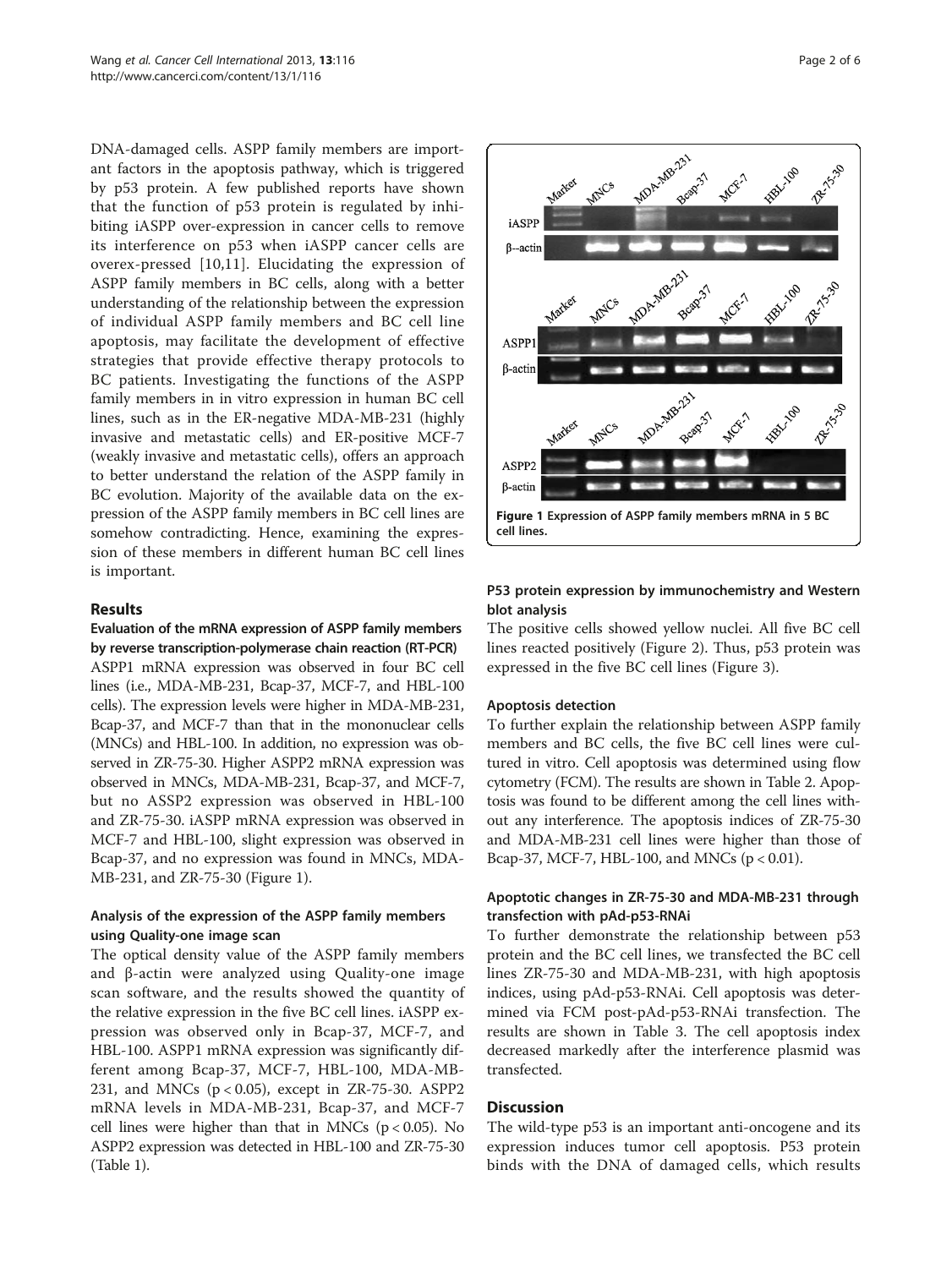|                   | <b>MNCs</b>       | MDA-MB-231                     | Bcap-37                        | MCF-7                          | <b>HBL-100</b>    | ZR-75-30 |
|-------------------|-------------------|--------------------------------|--------------------------------|--------------------------------|-------------------|----------|
| iASPP             |                   |                                | $0.3236 + 0.0129$              | $07052 + 00229$                | $0.7212 + 0.0191$ |          |
| ASPP1             | $0.7612 + 0.0143$ | $1.0233 + 0.0114$ <sup>*</sup> | $1.0495 + 0.0220$              | $1.0209 + 0.0112$ <sup>*</sup> | $0.9925 + 0.0038$ |          |
| ASPP <sub>2</sub> | $0.6180 + 0.0036$ | $0.9981 + 0.0457$              | $1.0576 + 0.0194$ <sup>*</sup> | $1.1667 + 0.0119$ <sup>*</sup> |                   |          |

<span id="page-2-0"></span>Table 1 The ratio of the integrated optical density (IOD) of ASPP family members and β-actin in BC cell lines

vs MNCs, \*P < 0.05.

in cell cycle arrest. Afterward, the damaged cells are repaired by the host or killed via apoptosis. Numerous studies have shown that p53 protein increased markedly in DNA-damaged cells. The process by which p53 protein induces cell apoptosis has not been elucidated. The recent discovery of ASPP explained the p53-induced cell apoptosis because this protein is a specific p53 regulator [\[6](#page-5-0)-[8\]](#page-5-0). The ASPP family is also the most effective protein family that regulates p53 protein [\[6,12,13\]](#page-5-0). The ASSP family comprises ASSP1, ASSP2, and iASPP, which have diverse functions. ASSP1 and ASSP2 can activate p53 to induce cell apoptosis, but iASPP inhibits p53 protein function. Therefore, p53-induced cell apoptosis can be activated by ASSP1 and ASSP2 but can be inhibited by iASPP.

To date, the status and expression pattern of the ASPP family in BC cell lines have not been reported, and whether the ASPP family could be a new therapy target in BC patients remain unknown. In the current study, we analyzed the mRNA expression pattern of the ASPP family in five p53+ BC cell lines using semi-quantitative RT-PCR method. The results revealed that ASPP1 was expressed in four BC cell lines. ASPP2 was expressed in MDA-MB-231, Bcap-37, and MCF-7. iASPP was expressed only in MCF-7, HBL-100, and Bcap-37. To further study the relationship between the ASPP family members and p53+ BC

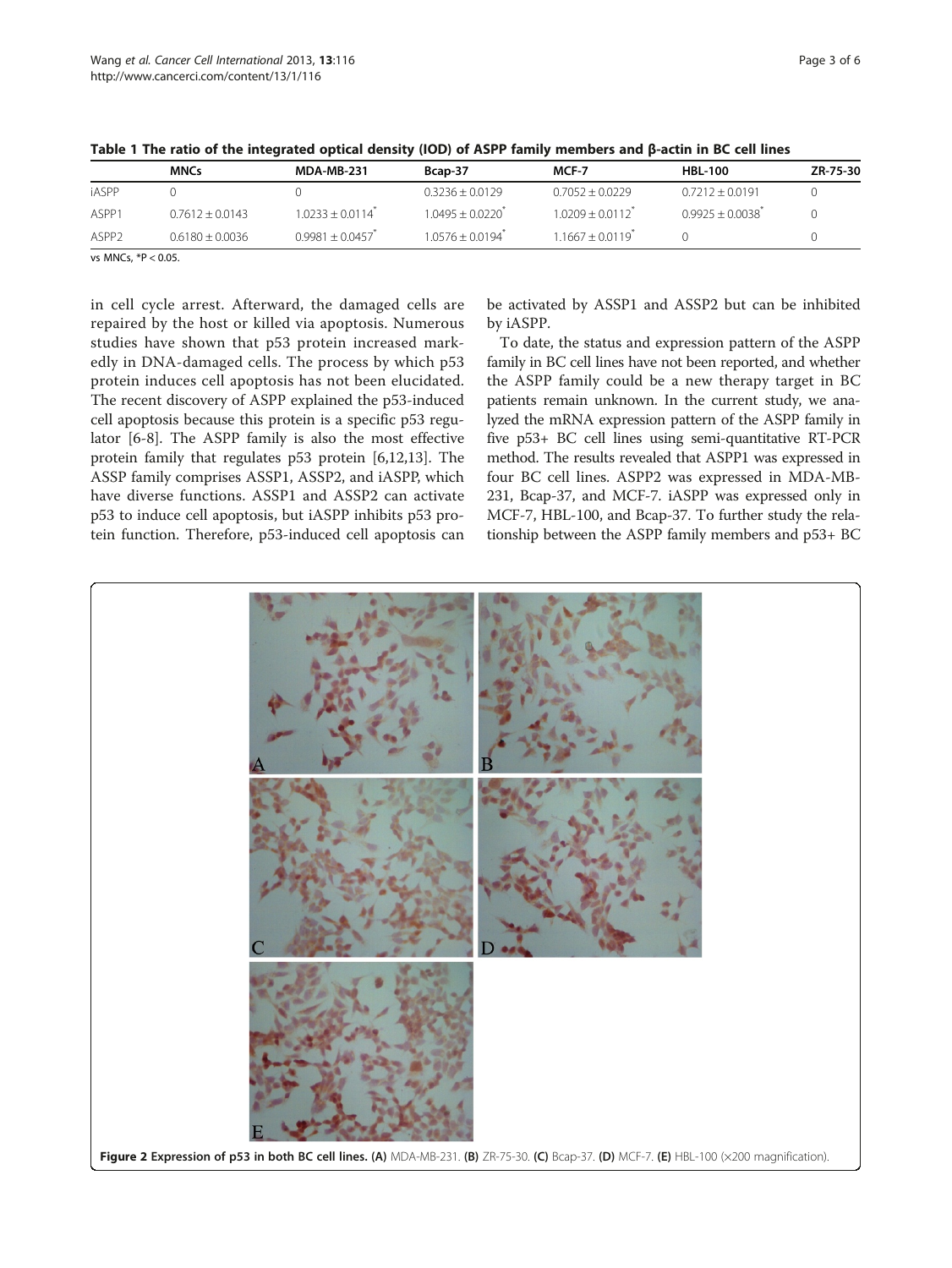<span id="page-3-0"></span>

Table 3 Apoptosis index of BC cell lines after transfected p53 RNAi (%,  $\bar{x}$  ±s)

| <b>Cell lines</b> | Apoptosis index |
|-------------------|-----------------|
| MDA-MB-231        | $3.4 + 0.11$    |
| 7R75-30           | $2.6 + 0.37$    |
| <b>MNCs</b>       | $1.9 + 0.44$    |

cell lines, we detected the apoptosis indices of untreated BC cell lines. Results showed that the apoptosis indices of MDA-MB-231 and ZR-75-30 (non-expression iASPP) were markedly higher than those of the other BC cell lines. Our results further verified the relationship between the ASPP family members and apoptosis in p53+ BC. Apoptosis induction in p53+ BC also involves other pathways aside from the ASPP family transduction pathways.

According to a previous study, 4.1% and 1.5% of p53 binds with ASPP1 and ASSP2, respectively, in normal cultural MCF-7 BC cell line, p53-ASPP2 complexes increase to 3.4 times after the cells are UV-irradiated, and p53-ASPP1 complexes remain unchanged [\[6](#page-5-0)]. These results revealed that protein binding of p53 with ASPP2 increased markedly in DNA-damaged cells. Consequently, inhibition of iASPP expression in MCF-7 cells by RNA interference strategy increased apoptosis [\[14](#page-5-0)]. The binding ability of ASPP1 with mutant-p53 was weaker than that with wild-p53 protein. In addition, p53-DNA complexes changed when ASPP1 and ASSP2 slightly changed, consequently altering tumor cell apoptosis. In the present study, the results revealed that the expression of the ASPP family members vary among the different p53+ BC cell lines. P53 expression was also detected in the five BC cell lines, and we infer that this difference was related to the status of the p53 gene. P53 mutation was noted in approximately 30% of patients with breast cancer. Thus, 70% of patients with breast cancer exhibit wild-type p53. However, the prognosis and recurrence rate vary among patients, which may be related to the status of p53 and the ASPP family members. Therefore, we believe a new strategy must be used in treating different BC patients.

Table 2 Apoptosis index of BC cell lines (%,  $\bar{x}$  ±s)

| <b>Cell lines</b> | Apoptosis index             |
|-------------------|-----------------------------|
| MDA-MB-231        | $8.4 \pm 0.18$              |
| ZR75-30           | $8.9 \pm 0.23$ <sup>*</sup> |
| Bcap-37           | $3.1 + 0.73$                |
| MCF-7             | $2.1 + 0.12$                |
| $HBI - 100$       | $3.6 + 1.04$                |
| <b>MNCs</b>       | $2.3 + 0.13$                |

\*vs Bcap-37、MCF-7、 HBL-100 and MNCs, (P < 0.01).

Finally, despite the increased awareness on the relationship between the ASPP family and BC, many questions remain unresolved, particularly regarding the functions of the ASPP family members in p53<sup>+</sup> BC cell lines. A few reports have shown that ASPP1 and ASPP2 act as tumor suppressors and iASPP as an oncogene [[15,16\]](#page-5-0). iASPP over-expression has been found in various tumor cells [[6,17](#page-5-0)]. Inhibition of iASPP over-expression may also be a new strategy to continue the cancer-suppressing function of p53 protein. ZR-75-30 BC, which did not express any ASPP family member, exhibited a high apoptosis index. This finding indicated that the apoptosis pathway in this cell line may be related to other cell transduction pathway. Simultaneously, different apoptosis indices were observed in ASPP1 and ASPP2 expression BC cells (MDA-MB-231, Bcap37, and MCF-7), indicating that apoptosis pathways were diverse in these BC cell lines. These results predicted that an intermediate link existed between the ASPP family and p53. Two recent studies have reported that ASPP1 and ASPP2 bound with RAS to enhance p53 activity in cancer cells [[18](#page-5-0)]. ASPP1 inhibited apoptosis by controlling YAP function [\[19](#page-5-0)], and the ASPP family members interacted with other p53 family members (p63 and p73) to influence apoptosis effects [\[20\]](#page-5-0). These intermediate links probably caused the difference in the apoptosis indices in the p53+ BC cell lines. Our results also verified that the expression pattern of the ASPP family members was altered in almost 80% of human BC cases, which was reported by Bergamaschi et al. [\[13\]](#page-5-0). The ASPP family members may be used as a new target for BC treatment [[21,22\]](#page-5-0), and the investigation of the function of the ASPP family should consider the status and characteristics of the ASPP family members in  $p53$ <sup>+</sup> BC cell lines.

# Materials and methods

#### BC cell lines

MDA-MB-231, Bcap-37, MCF-7, HBL-100, ZR-75-30, and MNCs were maintained in Dulbecco modified Eagle medium supplement with 100 IU/mL penicillin-G, 100 μg/mL streptomycin sulfate, (Gibco/Life Technologies, Grand Island, NY, USA), and 10% fetal bovine serum (FBS, Natocor, Argentina) at 37°C under 5%  $CO<sub>2</sub>$  in a humidified atmosphere. The medium was changed every 3 d to 4 d. The cells were used up to passage 4. The experimental protocols were approved by the ethics committee of the 150th Hospital, PLA (20121008023).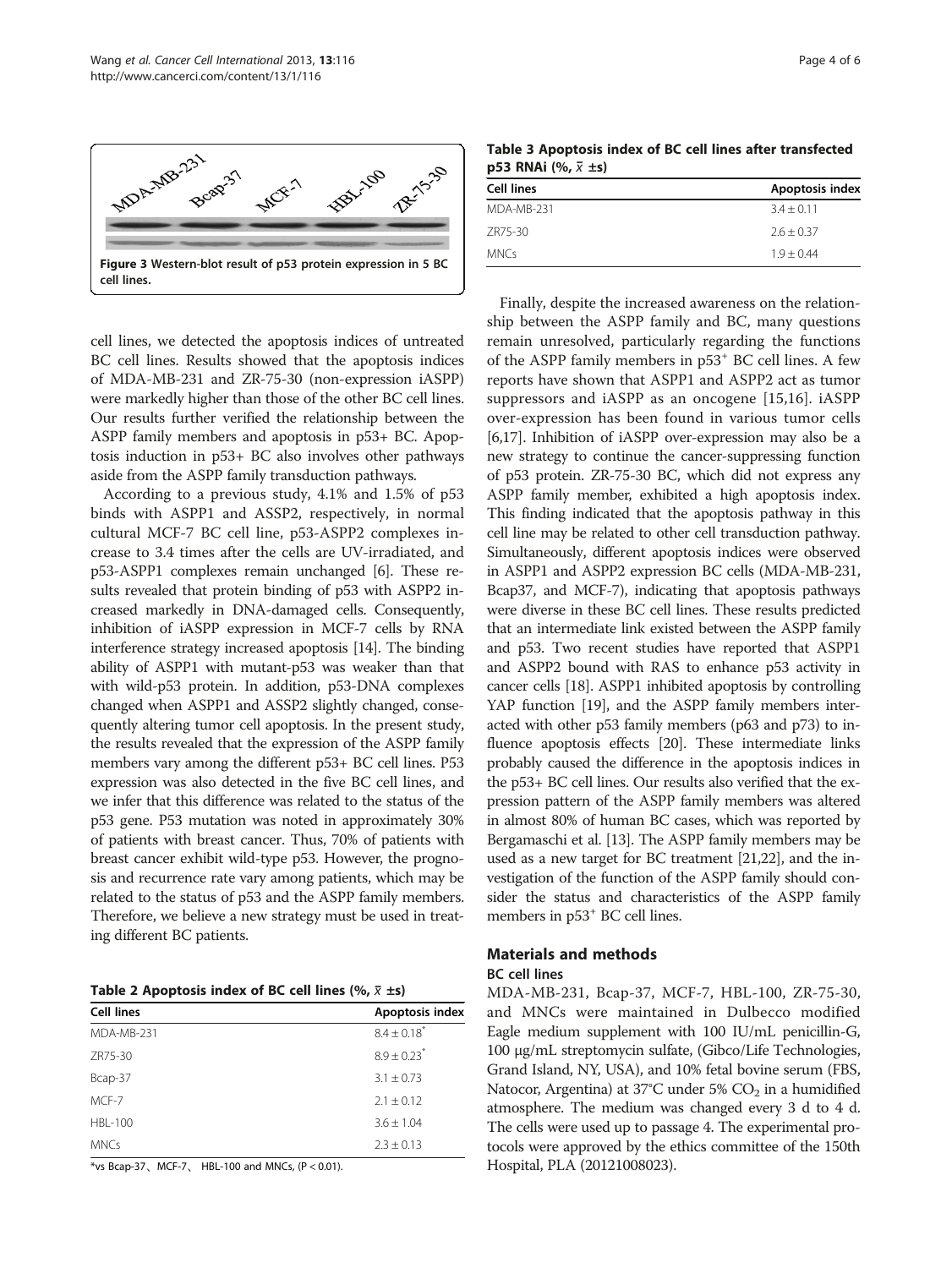#### RNA preparation

Total RNAs were extracted from the five BC cell lines using Tripure isolation reagent (Roche, USA).

#### RNA expression determination by RT-PCR

RT-PCR kits (TaKaRa, Japan) were used to synthesize cDNA from 5 μL of total RNA. cDNA synthesis was performed, as suggested by the kit protocol, using AMV reverse transcriptase. Reverse transcription was performed for 2 min at 94°C for one cycle, and then at 94°C for 40 s, at 72°C for 40 s for 30 cycles, and finally at 72°C for 10 min for one cycle extension. Appropriate temperatures for ASPP1, ASPP2, and iASPP were 62, 59, and 60°C, respectively. cDNA (5  $\mu$ L) was used in amplifying the target regions of ASPP1, ASPP2, or iASPP. β-Actin cDNA fragments were also amplified as positive control. The RT-PCR primers of ASPP1, ASPP2, and iASPP were designed using Primer Premier 5.0 software (Table 4). The nucleotide sequences of these primers and their PCR conditions are summarized in Table [1.](#page-2-0) After PCR, 10 μL of product was mixed with 1 μL of  $10\times$  loading dye, and was subsequently placed on 1.4% agarose gel. Electrophoresis was performed at 70 V under ambient temperature. The bands on the gels were visualized using ethidium bromide staining.

# RT-PCR production analysis

The lengths of the PCR products of ASPP1, ASPP2, and iASPP were 300, 180, and 753 bp, respectively. Electrophoresis profiles were analyzed using Quality-one image scan software (Bio-Rad Inc., USA). The ratio of the integrated optical density of ASPP and β-actin represented the mRNA level.

# Immunocytochemistry

The BC cell lines were used to evaluate the p53 protein expression thrice via immunocytochemistry assays. BC cells  $(6 \times 10^5 \text{ cells/well})$  were fixed using acetone solution. Endogenous peroxidase activity was then blocked, and the BC cells were incubated with primary human Abs, 10 μL anti-p53 (AB1862, Chemicon, 1:20), and anti-AE1AE3 as a positive control (IR053, Dako). According to the manufacturer's recommendations, a peroxidase-based immunocytochemistry staining method (K0690, Dako) was used for primary Ab detection, and a 3,3′-diaminobenzidine tetrahydrochloride substrate system (K3468, Dako) was used as chromogen. Negative controls without primary Abs were also prepared at the same time. Each sample was assayed in quadruplicate.

# Detection of p53 protein expression using Western blot analysis

Cells were collected and lysed in RIPA lysis buffer (50 mM Tris–HCl, 150 mM NaCl, 1% NP-40, 0.1% SDS, 5 mM benzamidine, 1 μM aprotinin A, 1 μM pepstatin, 1 μM leupeptin, 1 mM PMSF, pH 7.4). Supernatants were loaded on a SDS-PAGE gel and transferred to PVDF membranes. After blocking for 1 h at room temperature with PBS buffer containing 6% non-fat milk powder, membranes were incubated with mouse anti-p53 primary antibody (2 μg/mL, DO-7, DAKO) at 4°C overnight and were subsequently incubated with the secondary HRP-IgG antibody at room temperature for 1 h.

# Detection of apoptosis through FCM

After collection, the cells were washed with ice-cold PBS buffer twice. Cell concentration was adjusted to  $2 \times 10^6$ cells/mL. Subsequently, Annexin-V/FITC solution, PI solution, and HEPES buffer were mixed together (1:50). Moreover, 100 μL Annexin-V-FITC/PI solution with  $10^6$  cells was added into a EP tube and incubated for 15 min at room temperature. Finally, 1 mL HEPES buffer was added into the reaction tube, and the apoptosis index of the cells was detected using FCM within 1 h.

#### Effect of p53 RNAi on ZR-75-30 and MDA-MB-231 apoptosis

To study the effect of the p53 RNAi on the high apoptosis indices of ZR-75-30 and MDA-MB-231, we constructed the pAd-p53-RNAi. Then,  $1 \times 10^5$  BC cells were inoculated into a 12-well plate. During transfection, the plasmid mix was added gradually into each well that contains tumor cells and media. The solution was mixed well by gradual shaking. After 48 h transfection, cells were collected via FCM method to detect apoptosis.

#### Statistical analysis methods

All data were expressed as median values ± standard error (SE). The statistical significance of the differences in the measured values among groups was evaluated using oneway ANOVA. For individual comparisons, an independent unpaired t-test was used. All analyses were performed using the SPSS software package (SPSS, Chicago, IL, USA).

Table 4 Primers of amplified ASPP family members

|                   | Sense primer               | Anti-sense primer          | Product size |  |  |
|-------------------|----------------------------|----------------------------|--------------|--|--|
| ASPP1             | 5'-CAAATGCTGCTCATGGAAGA-3' | 5'-CAGGACCCAGAGGTGTAGGA-3' | $300$ bp     |  |  |
| ASPP <sub>2</sub> | 5'-GCCGATGTTTCTTACCGTGT-3' | 5'-ATTCGCTCATTATCCGCAAC-3' | 180 bp       |  |  |
| iASPP             | 5'-GATGAACTGACCAAGCA-3'    | 5'-CTCCCTCCAAGGCAAC-3'     | 753 bp       |  |  |